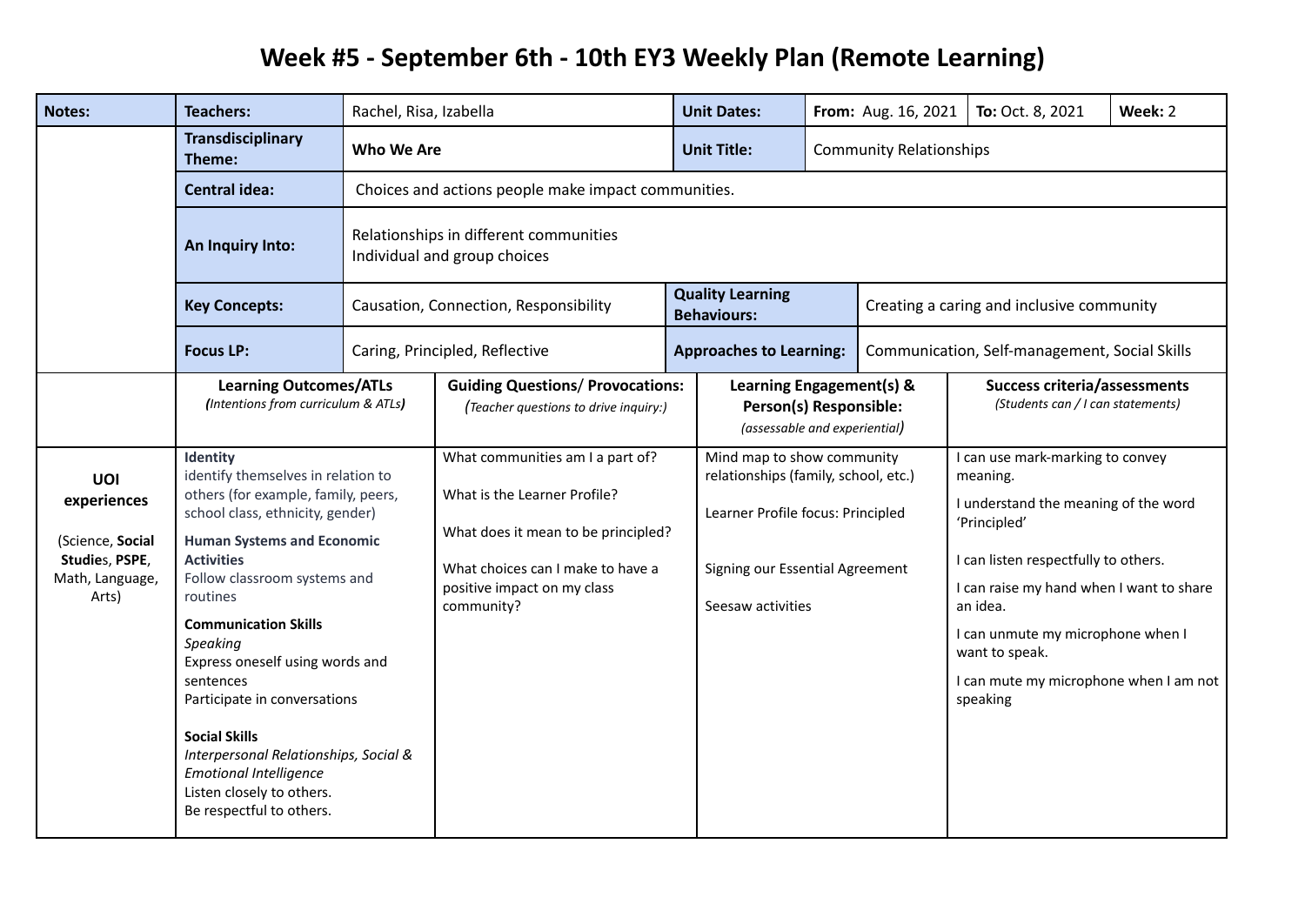| <b>UOI</b><br>experiences<br>(Science, Social<br>Studies, PSPE,<br>Math, Language<br>Arts) | <b>Speaking and Listening</b><br>Comprehension and Collaboration<br>CC1. Follow essential agreements for<br>discussions (e.g., listening to others<br>and taking turns speaking about the<br>topics and texts under discussion).<br>Presentation of Knowledge and Ideas<br>PKI1. Speak audibly and express<br>thoughts, feelings, and ideas clearly.<br><b>Written Language Reading</b><br>Range of Reading and Level of Text<br>Complexity<br>RRL1. Actively engage in fiction group<br>reading activities with purpose and<br>understanding<br><b>Knowledge About Language</b><br>Phonics and Word Recognition<br>PWR2. Demonstrate basic knowledge<br>of one-to-one letter-sound<br>correspondences by producing the<br>primary sound or many of the most<br>frequent sounds for each consonant. | What's your favourite part of this story<br>and why?<br>What is your favourite book? Tell us<br>about it.<br>What do the letters of your name look<br>like?<br>What can you use to build your name<br>in a creative way?<br>What are the sounds of the letters in<br>your name?<br>How do you form the letters of your<br>name? | Introduction to EPIC! Books -<br>listening to a story and telling about<br>your favourite part<br>Sharing a favourite book.<br>Listening to classmates' posts about<br>their favourite books and giving<br>feedback.<br>Letter names and sounds (using their<br>own names)<br>Writing my name.<br>Storytime | I can listen to a story and tell others<br>which part I enjoyed the most and why.<br>I can share ideas about what book is my<br>favourite and why.<br>I can listen to others talk about their<br>favourite books and give them feedback.<br>I can use various objects to form the<br>letters of my name.<br>I can write my name.<br>I can say the sounds of the letters in my<br>name. |
|--------------------------------------------------------------------------------------------|-----------------------------------------------------------------------------------------------------------------------------------------------------------------------------------------------------------------------------------------------------------------------------------------------------------------------------------------------------------------------------------------------------------------------------------------------------------------------------------------------------------------------------------------------------------------------------------------------------------------------------------------------------------------------------------------------------------------------------------------------------------------------------------------------------|---------------------------------------------------------------------------------------------------------------------------------------------------------------------------------------------------------------------------------------------------------------------------------------------------------------------------------|-------------------------------------------------------------------------------------------------------------------------------------------------------------------------------------------------------------------------------------------------------------------------------------------------------------|----------------------------------------------------------------------------------------------------------------------------------------------------------------------------------------------------------------------------------------------------------------------------------------------------------------------------------------------------------------------------------------|
| UOI<br>experiences<br>(Science, Social<br>Studies, PSPE,<br>Math, Language<br>Arts)        | Describe duration using months,<br>weeks, days and hours<br>Use measures of time to assist with<br>problem solving in real-life situations.<br>Measure and compare the lengths<br>and capacities of pairs of objects using<br>uniform, informal units.                                                                                                                                                                                                                                                                                                                                                                                                                                                                                                                                              | What day is it today (yesterday/<br>tomorrow)?<br>What does it mean to measure<br>something?<br>How can we measure volume<br>(capacity)?                                                                                                                                                                                        | Water play activity (capacity)<br>Number formation<br>Daily calendar<br>Using a water play centre to explore<br>capacity.<br>Seesaw activities                                                                                                                                                              | I understand that calendars can be used<br>to find the date.<br>I understand that time is measured using<br>universal units of measure, for example,<br>years, months, days<br>I can use tools to measure the attributes<br>of objects and events.                                                                                                                                     |